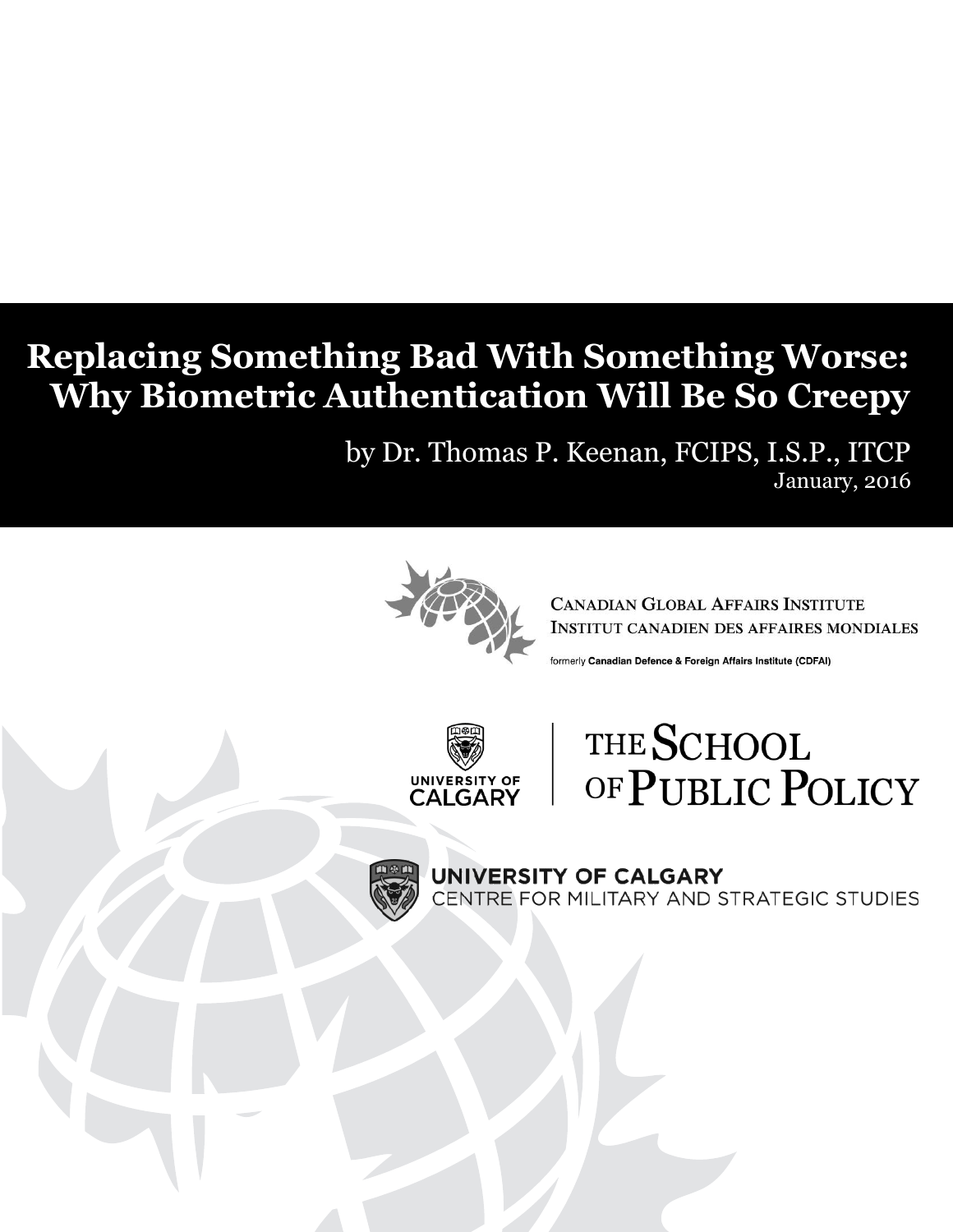## POLICY PAPER

### **Replacing Something Bad With Something Worse: Why Biometric Authentication Will Be So Creepy**

By Dr. Thomas P. Keenan, FCIPS, I.S.P, ITCP

January, 2016

ISBN: 978-1-927573-54-9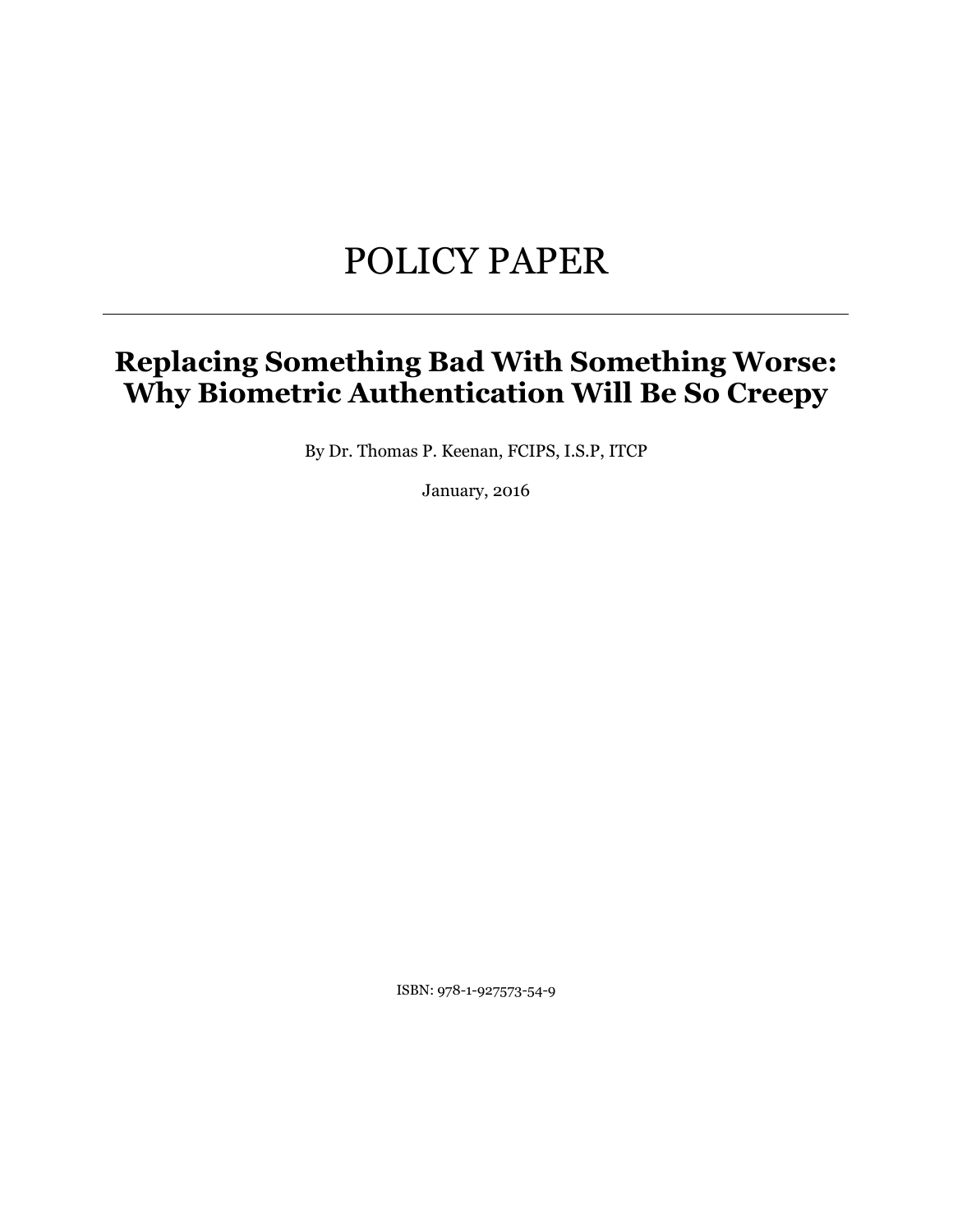### **Executive Summary**

Technology that identifies you by physical or behavioral attributes is showing up everywhere. We find biometric identification in passports, smartphones, laptop computers, and even "smart firearms" that will only fire in the hands of the registered owner. These techniques are becoming popular because biometric identification features are ubiquitous, convenient, and harder to repudiate than other forms of personal identification. Current generation systems generally use static biometric measurements such as fingerprints, facial and iris scans, and hand geometry.

We are on the cusp of a revolution that will usher in biological (e.g. heart rhythm, brainwaves), chemical (e.g. DNA, body odor), and behavioral (e.g. gestures, gait analysis) biometrics. There will also be "body modification" technologies such as magnetic ink tattoos and the password pill from Proteus Digital Health. These have already attracted the interest of tech giants including Google and PayPal. Biometrics will also play an increasingly significant role as one of the factors in multi-factor authentication systems.

Like all nascent technologies, advances in biometrics will bring new advantages and also new risks. The move to biometrics may even spark profound social and cultural changes. The ultimate impacts may be difficult to predict, yet we have to start thinking about them. We should also encourage system creators and implementers to follow good design principles that will bring us the benefits of secure and convenient identification, while minimizing the creepy side effects.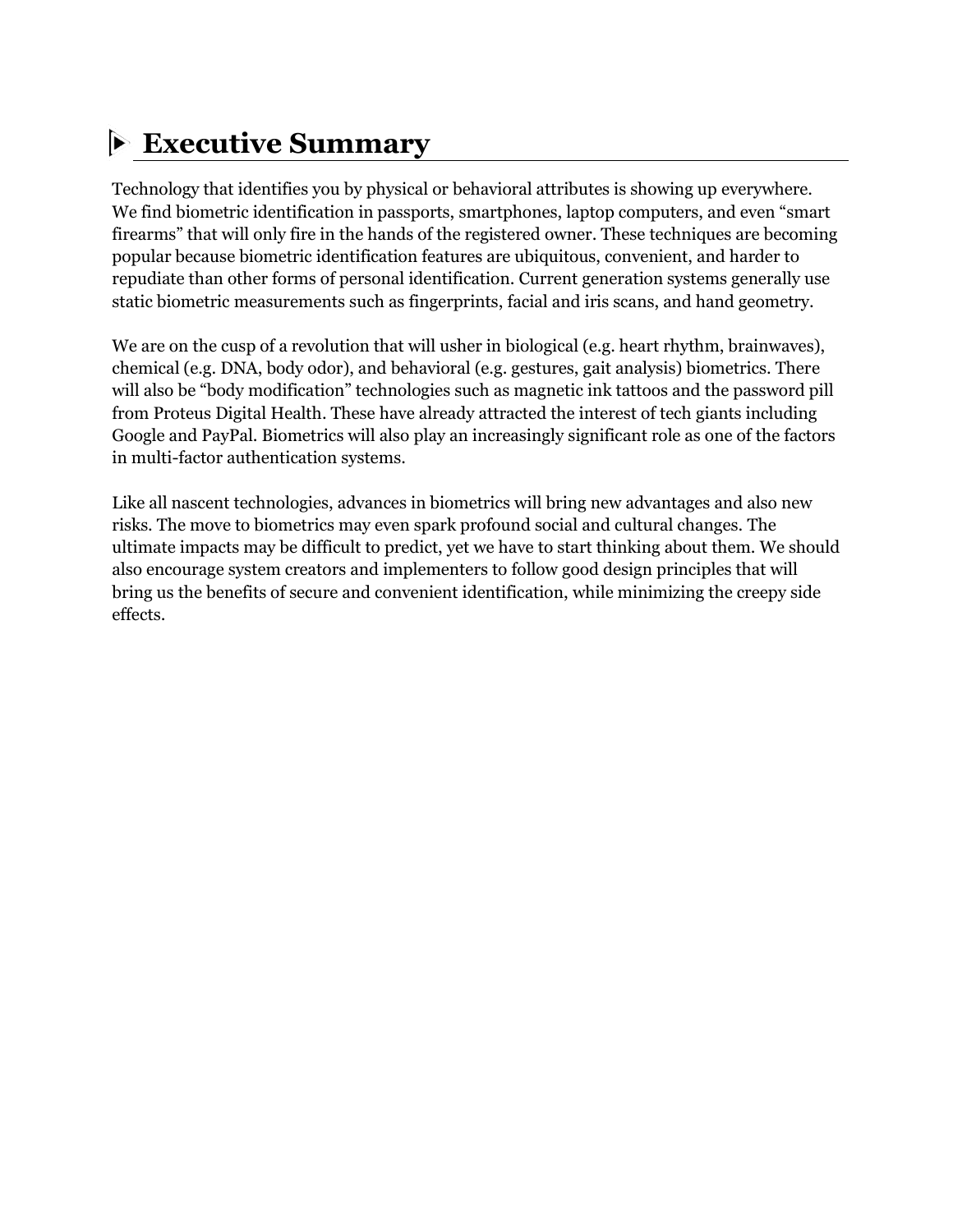The earliest modern computer systems were created and operated primarily for military purposes. For example, ENIAC, completed in 1946, was "used to produce ballistics tables and refine hydrogen bomb designs."<sup>1</sup> **T** 

By the mid-1950s, computer systems were sprouting up in government departments, large companies and educational institutions. The IBM 704, for example, was introduced in 1954 as "a large-scale, high-speed electronic calculator controlled by an internally stored program of the single address type."<sup>2</sup> With a price tag in the \$2-3 million range (equivalent to over \$15 million in today's dollars) these mainframe computers were typically a unique resource, kept in a locked room with highly restricted access. Those seeking to use them either took physical control of the computer's console, or submitted their jobs on punched cards to be run in sequence by professional computer operators.



Figure 1. IBM 704 computer in use in 1957. Public domain image from http://dayton.hq.nasa.gov/IMAGES/LARGE/GPN-2000- 001881.jpg

By the early 1960s, scientists such as Jacob T. Schwartz of New York University realized that mainframe computers were becoming so fast and powerful that they could be shared, simultaneously, among a number of users.<sup>3</sup> Instead of submitting card decks or taking over the computer's console, users could "time share" through devices such as repurposed KSR-33 teletype machines. Projects including MIT's Multics and Control Data Corporation's KRONOS

 $\overline{\phantom{a}}$ <sup>1</sup> "Application: Military/Aerospace", Marketing Brochures Collection in the Computer History Museum, Mountain View, CA, accessed December 9, 2015 at

http://www.computerhistory.org/brochures/applications.php?application=thm-42c167ac6dd22 <sup>2</sup> IBM Type 704 Manual of operation, Form 24-66661-1, IBM, 1956, accessed October 18, 2015 at [,http://www.cs.virginia.edu/brochure/images/manuals/IBM\\_704/IBM\\_704.html](http://www.cs.virginia.edu/brochure/images/manuals/IBM_704/IBM_704.html) IBM 704 Manual of Operation <sup>3</sup> Harrison, Malcolm, C., Schwartz, Jacob T., 1967. "Sharer: A Time Sharing for the CDC 6600", Communications of

the Association for Computing Machinery, vol. 10, no. 10, p. 659-665.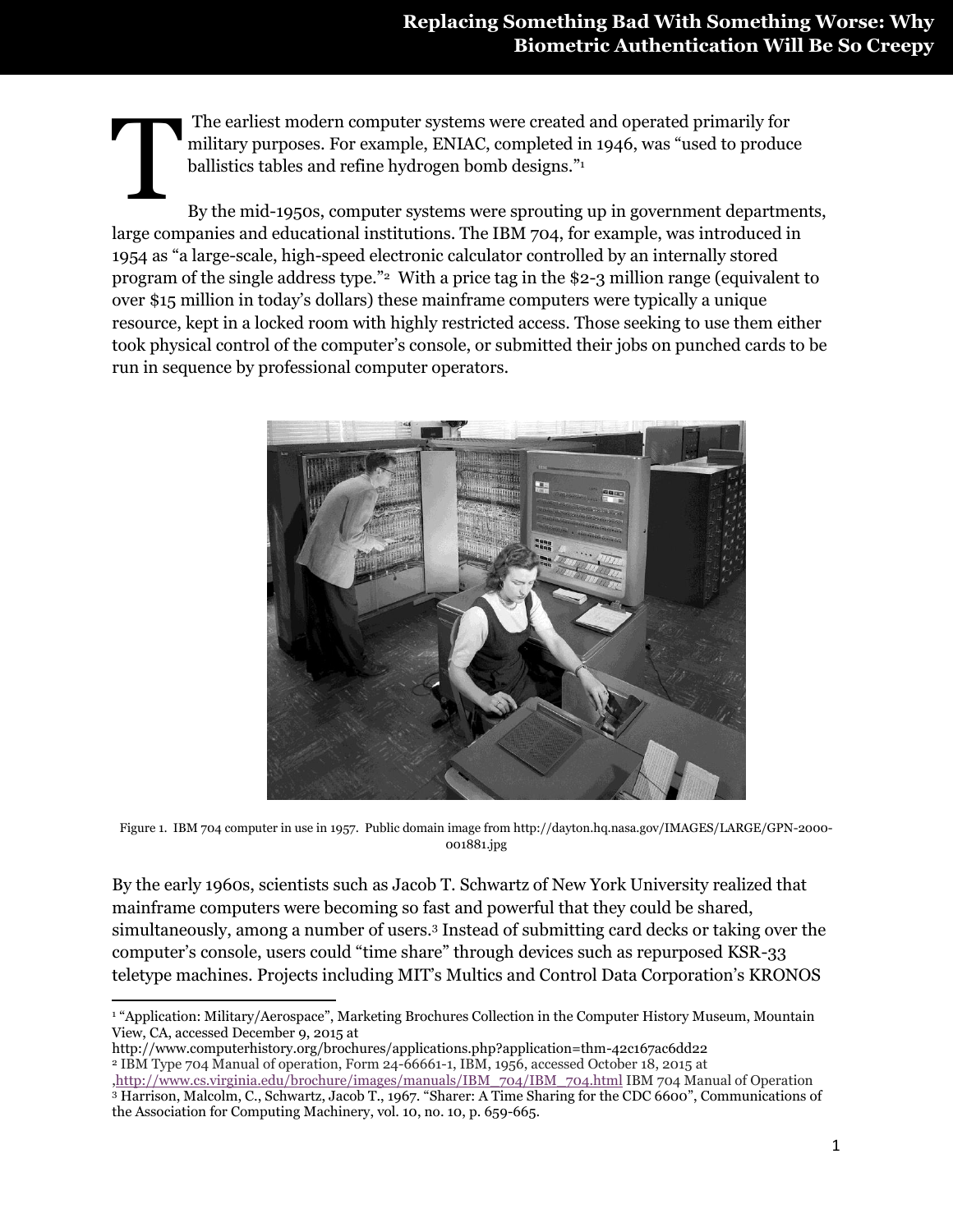operating system further extended this capability. The author worked on both of them at the University of Calgary, in the capacity of Systems Programmer.

Co-mingling the data of different users simultaneously on the same computer created a new risk – inadvertent or deliberate access to another user's data. For a brief period of time, a kind of "honor system" with respect to computer resources was employed, but it was soon abandoned in favor of enforced usernames and passwords. Decades later, we are still using this rather primitive security mechanism, even in the most sophisticated cloud computing environments.

#### **The Password System is Seriously Broken**

Computer security experts are virtually unanimous in criticizing the username/password paradigm. They point to human tendencies to choose simple passwords, to write them down, and to re-use the same password on multiple sites.

Industry observer Dan Tynan, writing in PC World, notes that "passwords have become selfdefeating, often impotent tools in the grand scheme of digital security. We need too many of them, and the strong ones are too hard to remember."<sup>4</sup> He observes that we are continually being pestered to make our passwords "stronger" by adding special characters, upper and lower case letters and numbers.

New research shows that performing password gymnastics probably does nothing to make our information more secure, and may even give us a false sense of security. Two European researchers recently reported that best practices for passwords promulgated by most system operators, such as regularly changing your password, "are generally based on heuristic rules designed to defend against obsolete brute force attacks."<sup>5</sup>

Real-world bad guys do not grind through every possible password anymore. Instead, they use leaked lists of passwords from hacked sites, and count on the human tendency to re-use a password across different websites. If the cybercriminals obtain your password to ashleymadison.com, you can be sure they will try it on banking sites to see if you were foolish enough to use it there as well.

Security expert Bruce Schneier explains that the best way to choose good passwords is to study how people, often using automated tools, actually attempt to crack passwords. He reports on an *Ars Technica* experiment in which password cracking experts were given a file with 16,000 encrypted passwords to attack. "The winner got 90 percent of them, the loser 62 percent – in a few hours," Schenier writes. 6 He goes on to add that "a good password cracker will test names and addresses from the address book, meaningful dates, and any other personal information it

 $\overline{\phantom{a}}$ <sup>4</sup> Tynan, Dan, 2012. "How to Find Happiness in a World of Password Madness", PC World, Sept. 18, 2012, accessed October 26, 2015 at http://www.pcworld.com/article/2010058/password-management-future-technology.html <sup>5</sup> Dell'Amico, Matteo, Fillipone, Maurizo, 2015. "Monte Carlo Strength Evaluation: Fast and Reliable Password Checking", CCS 2015, 22nd ACM Conference on Computer and Communications Security, October 12-16, 2015, Denver, Colorado, US

<sup>6</sup> Schneier, Bruce, 2014. "Choosing a Secure Password", posted on boingboing.net, accessed October 26, 2015 at https://boingboing.net/2014/02/25/choosing-a-secure-password.html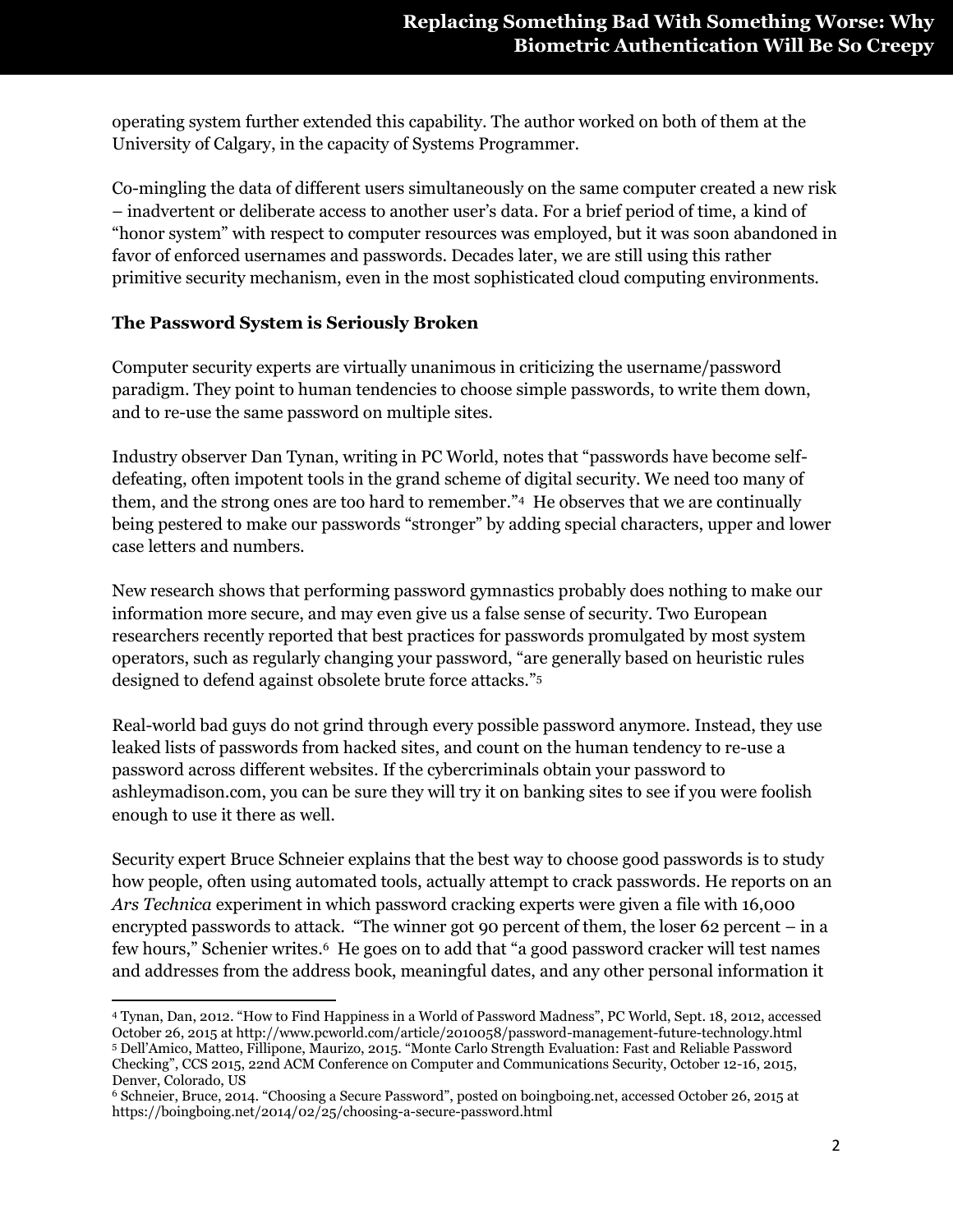has. Postal codes are common appendages." Someone who is a high value target, such as a corporate executive (or that person's assistant) or a system administrator may have their entire online presence carefully scrutinized for password clues.

Faced with memory overload in an attempt to maintain a fleet of reasonably secure passwords, many users turn to password manager programs such as LastPass, Dashlane, and Sticky Password.

Password managers typically install themselves as a browser plug-in and, when a password is required, offer to supply the one you have saved earlier. They can be used on computers, tablets and smartphones, and often have both free and premium versions. Some even have a facility to pass on your credentials to a trusted party in the event that you are incapacitated or deceased.

Like all software, these products have vulnerabilities. If your master password is compromised, all your other passwords follow along. Password manager sites are also prime targets for hackers, and there have been successful attacks, such as the June 2015 intrusion at LastPass.<sup>7</sup>

#### **Multi-Factor Authentication Can Help**

Many business, government, and institutional computer systems require a second factor, such as an RSA SecurID hardware token, before allowing a user to perform sensitive transactions, such as transferring money or updating grades at a school. However, experience has shown that these physical tokens ("something you have") can be lost and stolen. Often, the malefactor obtains the security token device from the same desk drawer where the password ("something you know") was helpfully written on a piece of paper!

Another multi-factor approach is to have a confirmation code sent to the user's phone, especially when logging in from a location, device, or browser that has not been seen before. This type of security is available on sites ranging from Gmail to Facebook and Wordpress. Users are generally required to explicitly activate this extra layer of security. In the real world, only a small fraction do that. While the precise percentage is not released, a recent academic study of 100,000 Google accounts concluded that two-factor authentication "has not been adopted by more than 6.4 percent of the users".<sup>8</sup>

We are also moving into a world of multi-modal biometrics, as explained in the recent book by Marina Gavrilova and Maruf Monwar.<sup>9</sup> In fact, a "biometric tunnel" which takes input from a variety of biometric sensors already exists, in prototype form, in the lab of Professor Mark Nixon at the University of Southampton.<sup>10</sup>

 $\overline{a}$ <sup>7</sup> Siegrist, Joe, 2015. "LastPass Security Notice", July 10, 2015, accessed November 3, 2015 at https://blog.lastpass.com/2015/06/lastpass-security-notice.html/

<sup>8</sup> Petsas, Thanasis, et. al., 2015. "Two-factor Authentication: Is the World Ready? Quantifying 2FA Adoption," EuroSec'15, April 21–24 2015, Bordeaux, France

<sup>9</sup> Gavrilova, Marina, Monwar, Maruf, 2013. "Multimodal biometrics and intelligent image processing for security systems," Information Science Reference, ISBN 9781466636460

<sup>10</sup> University of Southampton, "Innovations in Biometric Innovation", accessed December 9, 2015 at http://60.southampton.ac.uk/innovations-in-biometric-identification/44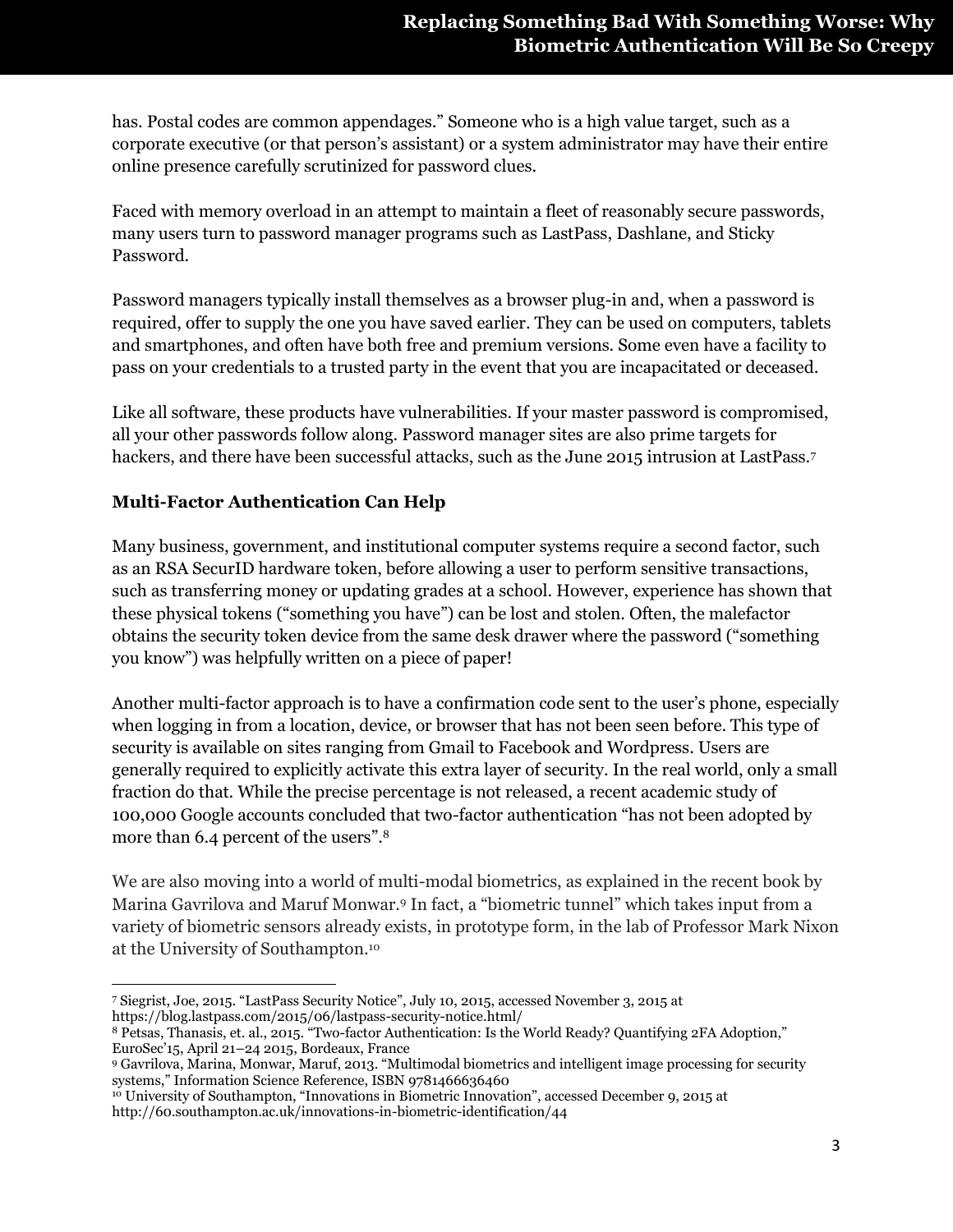#### **The Rise of Biometric Authentication, and the Legal Challenges It Poses**

As Anil Jain points out in the comprehensive book he edited on this subject, "the term biometric authentication is perhaps more appropriate than biometrics…for brevity sake, we adopt the term biometrics in this book."<sup>11</sup> The same convention is used here.

The most prominent example of biometrics for consumers arrived when Apple introduced fingerprint-based Touch ID on selected models of its iPhone and iPad products. Despite the fact that its security was quickly broken by hackers such as Germany's Chaos Computer Club<sup>12</sup>, it is being widely accepted and used in place of the four digit passcode that was used before by users who wanted at least a modicum of protection for their mobile phone.

Touch ID has led to an interesting legal debate in the U.S. If police seize the mobile phone of a suspected criminal, can they force the person to unlock it? Currently the answer may well depend on how it was locked – at least in the United States.

The Fifth Amendment of the U.S. Constitution forbids compelling a person to testify against himself. Similar protection is found in Section 8 of the Canadian Charter of Rights and Freedoms: "Everyone has the right to be secure against unreasonable search or seizure."<sup>13</sup>

As Anna E. Bodi observed in the American Criminal Law review, "Courts generally agree that divulging a password constitutes a testimonial act."<sup>14</sup> However, in October 2014, Virginia Circuit Court Judge Steven C. Frucci ruled that police could compel a criminal defendant to use his finger to unlock his phone.<sup>15</sup> While passcodes are protected by the Fifth Amendment, because they require a person to divulge knowledge, the judge ruled that fingerprints have no such protection because they are not "testimonial communication" under the law. Judges will also need to consider whether owning the finger that unlocks a phone may be self-incriminating by proving ownership of the phone in cases where that is disputed.

Bodi writes that "the privacy distinction being made between passcode and fingerprint access makes little sense" to the average person. She also notes that it is ironic that, while people generally believe fingerprints to be more secure than a passcode because they cannot be guessed, in the case of a criminal defendant, the biometric lock actually may reduce privacy.

 $\overline{\phantom{a}}$ 

<sup>11</sup> Jain, Anil K., et.al. eds., 2008. "Handbook of Biometrics", Science and Business Media, New York, ISBN 978-0-387- 71040-2

<sup>12</sup> Rieger, Frank, 2013. "Chaos Computer Club breaks Apple Touch ID", accessed November 3, 2015 at http://www.ccc.de/en/updates/2013/ccc-breaks-apple-touchid

<sup>&</sup>lt;sup>13</sup> Canadian Charter of Rights and Freedoms, accessed December 10, 2015 at

http://publications.gc.ca/collections/Collection/CH37-4-3-2002E.pdf

<sup>14</sup> Bodi, Anna E., 2015, "Phones, Fingerprints, and the Fifth Amendment," blog entry on American Criminal Law Review, January 21, 2015, accessed December 9, 2015 at http://www.americancriminallawreview.com/aclronline/phones-fingerprints-and-fifth-amendment/

<sup>15</sup> Commonwealth of Virginia v. Baust, No. CR14-1439, at 1 (Va. 2d Cir. Ct. Oct. 28, 2014)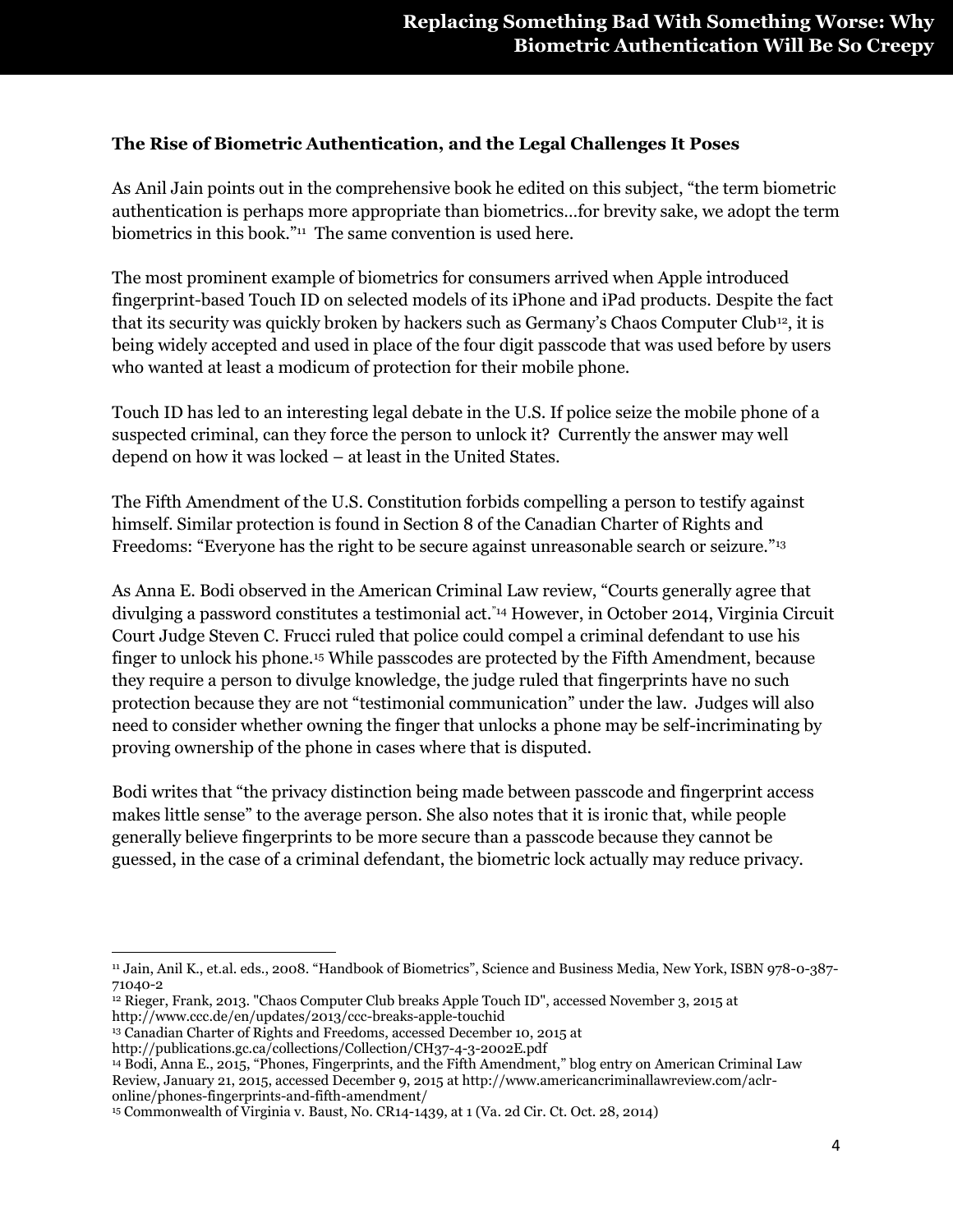Behavioral biometrics have also been the subject of court cases. According to Vivek Mohan and John Villasenor, "Technology has outgrown the Supreme Court's Fifth Amendment jurisprudence."<sup>16</sup> They cite a 2012 case in which "FBI agents seized a phone secured by a pattern lock from a suspect in a San Diego-area prostitution investigation" and the owner refused to make his unlock gesture on the phone for them.

The FBI's affidavit explained their dilemma:

To unlock the device, a user must move a finger or stylus over the keypad touch screen in a precise pattern so as to trigger the previously coded un-locking mechanism. Entering repeated incorrect patterns will cause a lock-out, requiring a Google email login and password to override. <sup>17</sup>

In this case, the FBI found a workaround, securing a warrant to compel Google to co-operate, thereby making the gesture entry unnecessary.

Several Canadian cases have revolved around whether or not searching the cellphone of an accused violates Section 8 of the *Canadian Charter of Rights and Freedoms.* In late 2014 the Supreme Court of Canada upheld the conviction of Kevin Fearon on charges including robbery with a firearm. The Court allowed the introduction of evidence taken from Fearon's cellphone, even though the police did not have a warrant.<sup>18</sup> In this case, the phone was unlocked and unencrypted, so Canadian courts will still have to face the thorny issues around devices that are protected with biometric locks.

#### **Why Biometric Identification is Poised to Take Off**

Biometric identification is not a new idea. As far back as 1892, scientist Francis Galton developed a classification system for fingerprints.<sup>19</sup> Many advances have been made since then, notably the 1999 introduction of the Integrated Automated Fingerprint Identification System (IAFIS) by the Federal Bureau of Investigation and the 2003 adoption by the International Civil Aviation Organization (ICAO) of biometrics into machine readable travel documents.

Today, biometrics is being promoted as a kind of "magic bullet" and, according to the Biometrics Research Group, Inc. "the global biometrics market will grow to \$15 billion by 2015 from its 2012 estimated value of \$7 billion."<sup>20</sup>

There are several factors promoting the growth of biometric identification:

• Convenience is king – you never forget to bring your finger or face

 $\overline{\phantom{a}}$ <sup>16</sup> Mohan, Vivek, Villasenor, John, 2012. "Decrypting the Fifth Amendment: The Limits of Self-Incrimination in the Digital Era," University of Pennsylvania Journal of Constitutional Law Heightened Scrutiny 15 (October 2012): 11-28  $17$  Ibid.

<sup>18</sup> R. v. Fearon, 2014 SCC 77, [2014] S.C.R. 621

<sup>19</sup> Biometrics.gov, 2006. Biometrics History, accessed November 3, 2015 at http:/[/www.biometrics.gov/documents/biohistory.pdf](http://www.biometrics.gov/documents/biohistory.pdf)

<sup>20</sup>Biometricupdate.com, 2015. Accessed November 3, 2015 at [http://www.biometricupdate.com/research,](http://www.biometricupdate.com/research)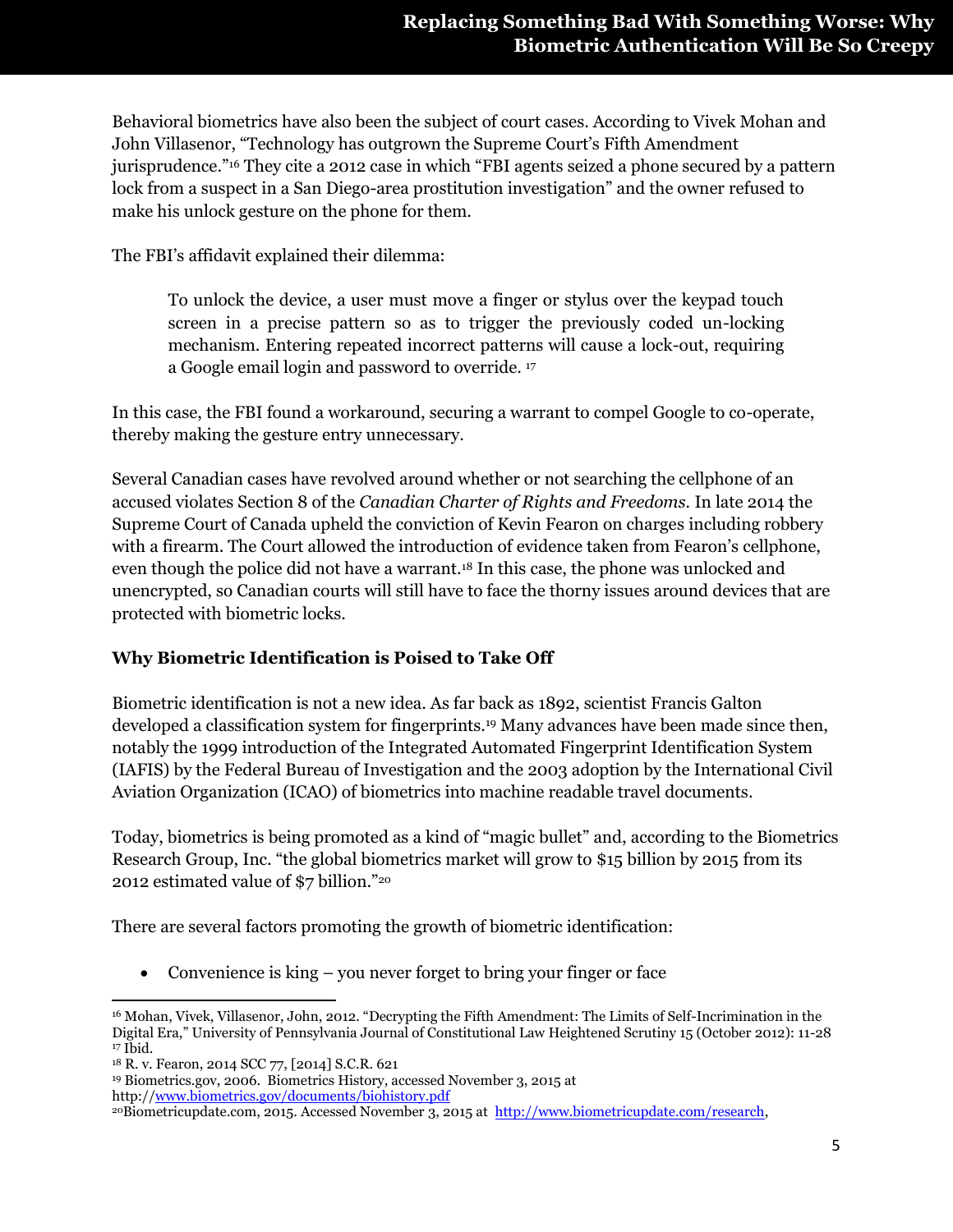- Technology is getting better, yielding better accuracy and more robustness;
- Biometrics are more difficult to copy than password or credit card numbers;
- Biometrics are difficult to share with others;
- There is actually some regard being shown for privacy, e.g. fingerprint ID systems capture key features, not the entire fingerprint;
- There are strong legal and commercial forces pushing for a "non-repudiable" identification method to secure electronic transactions.

#### **Why Biometrics Will Have a Rocky Road**

There are also a number of reasons why consumers and businesses may be hesitant to embrace biometric identification:

- It's so permanent you are unable to change your hand geometry or retinal scan like you can a credit card number
- Edward Snowden's revelations about government tracking have made consumers suspicious of new technologies that may track them
- People are also worrying about creepy technological tracking in the commercial arena.
	- o Articles such as "How Target figured out a teen girl was pregnant before her father did",<sup>21</sup> have raised disturbing suspicious about how we are being silently tracked on-line and in the real world of commerce.
	- o Mondelez International, maker of Oreo and Chips Ahoy! cookies, is planning "smart shelves" in supermarkets. These can figure out the gender and approximate age of customers from facial biometrics.
	- o Retailer Tesco is rolling out face detection to target ads at 450 locations in the  $UK<sup>22</sup>$
- As pointed out in *Technocreep*,<sup>23</sup> it would be a small step from having in-shelf sensors to capturing a few skin cells from a keypad, which could give a company access to the ultimate biometric data – a person's DNA.

 $\overline{\phantom{a}}$ <sup>21</sup> Hill, Kashmir, 2012, "How Target Figured Out a Teen Girl Was Pregnant Before Her Father Did", Forbes, February 16, 2012, accessed November 3, 2015 at http://www.forbes.com/sites/kashmirhill/2012/02/16/how-target-figuredout-a-teen-girl-was-pregnant-before-her-father-did/

<sup>22</sup> Amscreen, 2013. Amscreen introduces digital technology to Tesco UK petrol station network,' accessed November 3, 2015 at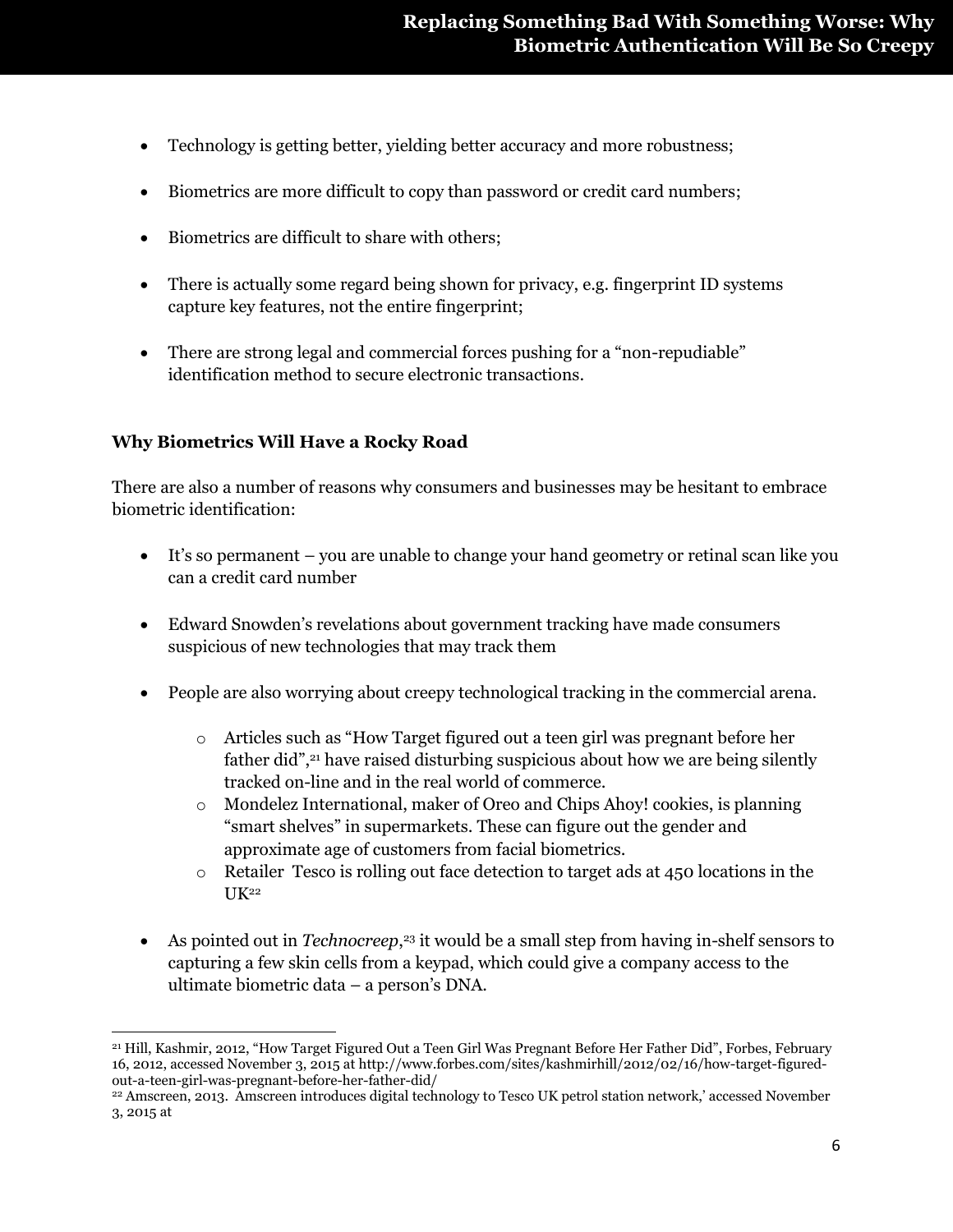#### **Some Examples of "Just around the Corner" biometric technologies**

The following section provides examples of some of the more interesting biometric identification systems that are currently in development. The list is by no means exhaustive, but demonstrates that virtually every aspect of our bodies and behavior is under consideration as a possible biometric identifier.

Decisions about whether these technologies are "cool or creepy" will ultimately be made by societies, and indeed, different countries and cultures may view them differently. Here are some examples, offered without comment, in the interest of inspiring discussion.

- Scientists at the Universidad Politécnica de Madrid are claiming an 85% accuracy rate in identifying people through body odor<sup>24</sup>
- Researchers have found ways to identify us through the characteristics of our lips<sup>25</sup> (but few people want to kiss an ATM machine)
- Gait analysis is being used from military spy satellites to identify people by the way they walk.<sup>26</sup>
- Nymi, a Toronto-based company, plans to identify people by their unique heart rhythms



#### **Secure, Continuous Authentication**

Figure 2. NYMI Heart ID™ Source: nymi.com

 $\overline{\phantom{a}}$ <sup>23</sup> Keenan, T.P. 2014. *Technocreep: The Surrender of Privacy and The Capitalization of Intimacy*, Greystone Books, Vancouver BC, OR Books, New York. ISBN 978-1-939293-40-4

<sup>24</sup> Coxworth, Ben, 2015. "Hey that smells like Frank – body odor ID is on the way", Gizmag, February 4, 2014, accessed November 3, 2015 at http://www.gizmag.com/body-odor-biometric-identification/30718/

<sup>25</sup> Chroas, Michal, 2009. "Lips Recognition for Biometrics", Advances in Biometrics,

Volume 5558 of the series Lecture Notes in Computer Science pp 1260-1269, Springer, 2009.

<sup>26</sup> New Scientist, 2008. "Shadow analysis could spot terrorists by their walk", September 3, 2008, accessed November 3, 2008 at https://www.newscientist.com/article/mg19926725-800-shadow-analysis-could-spot-terrorists-by-theirwalk/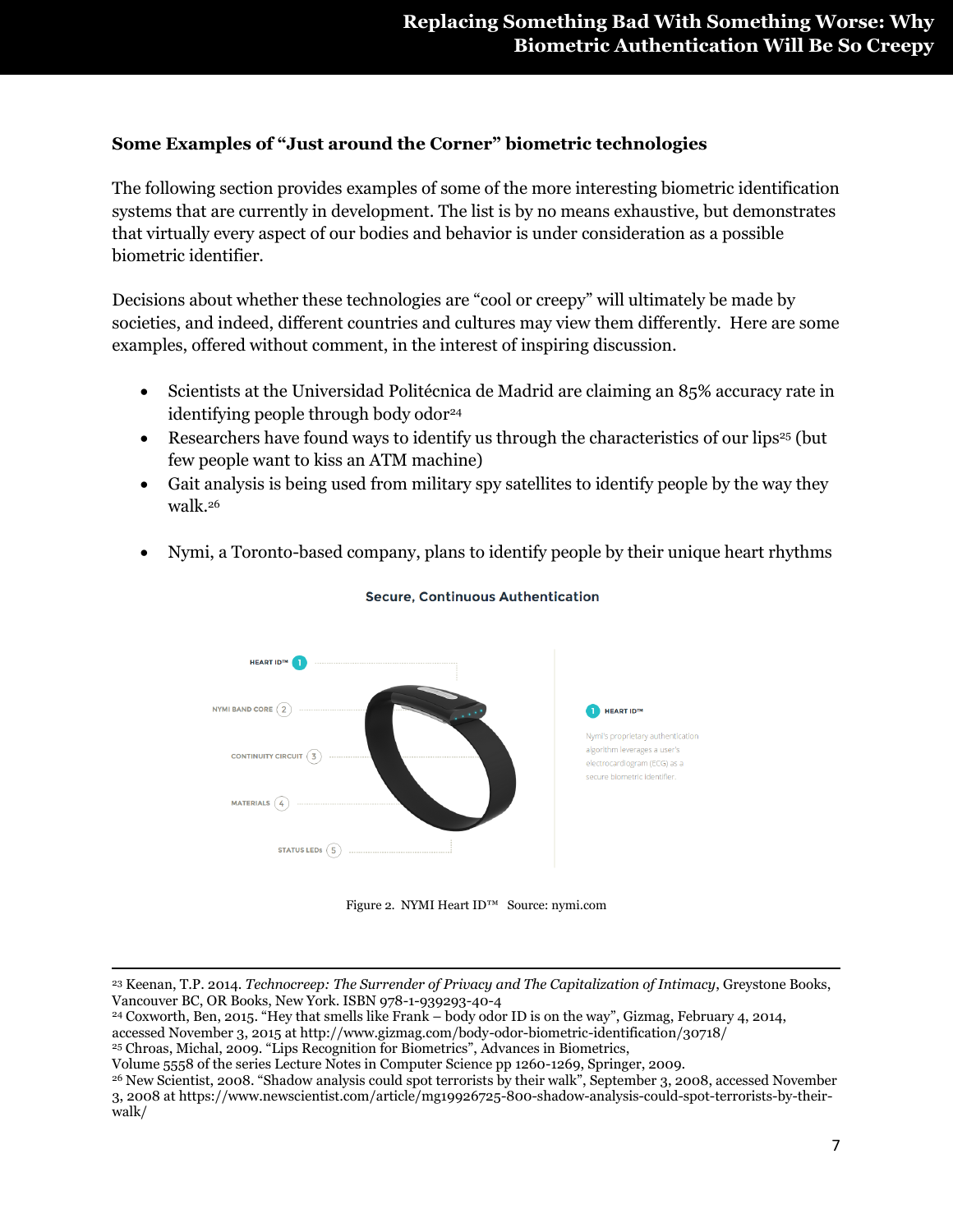

Vivalnk is already selling NFC (near field communication) temporary tattoos.

Figure 3. Digital Tattoo from Vivalnk (Source: vivalnk.com)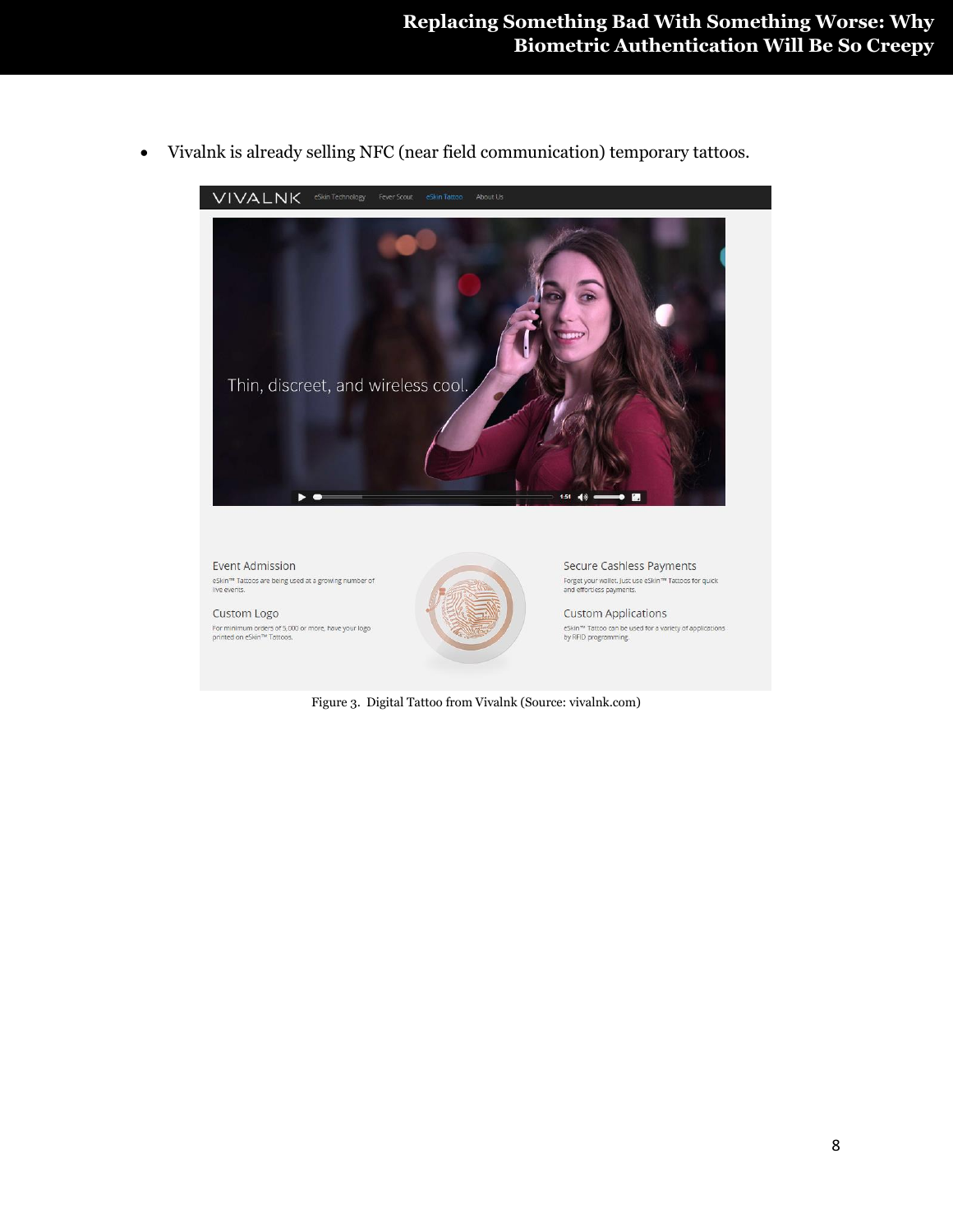Google's Regina Dugan has demonstrated a daily "password pill" which would pass through the body and send signals to unlock doors, computers, etc.<sup>27</sup> Interest was also demonstrated by Jonathan LeBlanc, PayPal's global head of developer advocacy.<sup>28</sup>



Figure 4. The "Password Pill". Concept for related product from FDA filing of Proteus Digital Health. (Source: fda.gov)

 $\overline{\phantom{a}}$ 

<sup>27</sup> Gannes, Liz, 2013. "Passwords on Your Skin and in Your Stomach: Inside Google's Wild Motorola Research Projects (Video)", AllThingsD, June 3, 2013, accessed November 3, 2015 at http://allthingsd.com/20130603/passwords-onyour-skin-and-in-your-stomach-inside-googles-wild-motorola-research-projects-video/

<sup>&</sup>lt;sup>28</sup> Lamm, Jim, 2015. "Can't Remember Your Password? There's a Pill for That!", Digital Passing, May 10, 2015, accessed November 3, 2015 at http://www.digitalpassing.com/2015/05/10/remember-password-pill/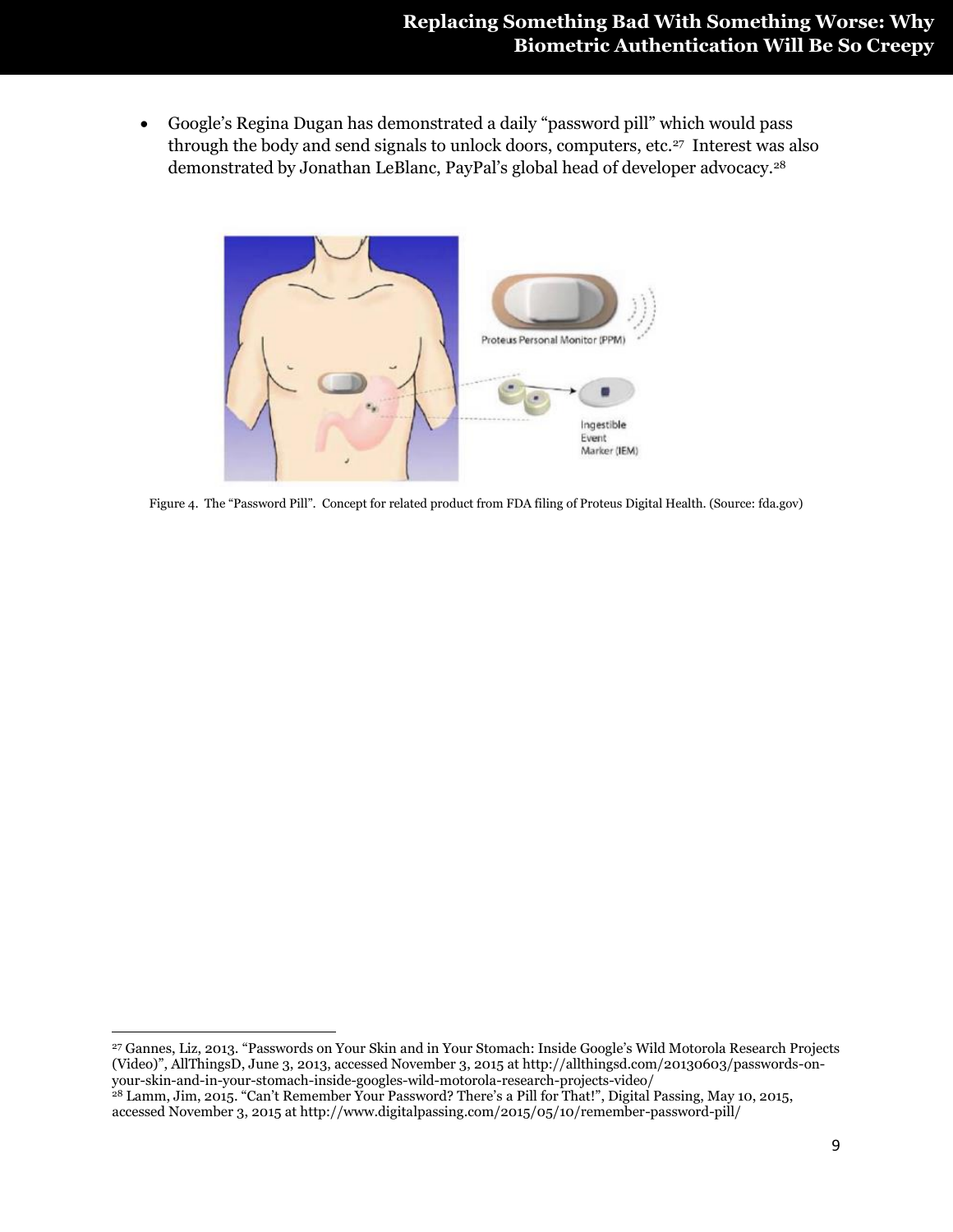Currently used mainly in forensic applications, Touch DNA technology will allow capture and analysis of someone's DNA from a few skin cells left behind on a surface like a water glass.



Figure 5. TouchDNA collection device. (Source: biowake.com)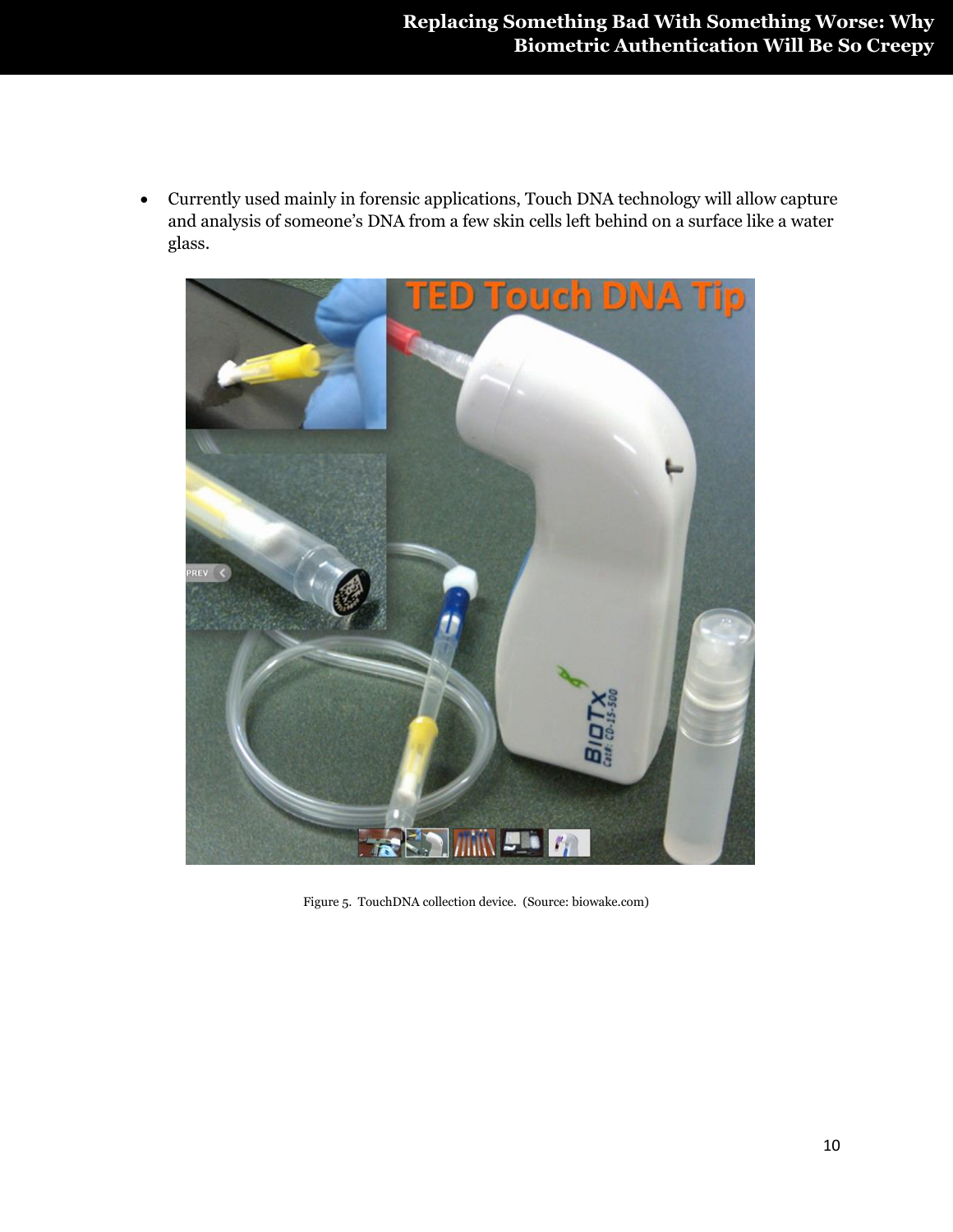#### **Some Hidden Risks of Biometric Technology**

At the Black Hat USA 2015 conference, the author presented a number of biometrics-related risks that have not been thoroughly considered by the public or technology designers. That presentation is available online,<sup>29</sup> and is summarized very briefly here. Consideration of these risks will be an important factor in the success or failure of new biometric identification systems.

#### **Hidden Risk #1: Reliability, and the Public's (Mis-) Perception of It**

The average user generally believes that a piece of technology either works, or it doesn't. You teach your smartphone to recognize your fingerprint and it allows you, and only you, to have access.

The truth is that biometric authentication is a statistical technique. Incomplete contact with a finger can reduce the accuracy of a fingerprint reader. Different lighting and camera angles can affect the accuracy of facial recognition. The way you walk, which is being used by some systems, can vary greatly with factors like your mood and purpose.

#### **Hidden Risk #2: Lack of Discussion of the Consequences of Errors**

In reality, biometric identification has failures like any technology. However, we do not usually give a lot of thought to the consequences of the system allowing an impostor in or rejecting a valid user.

Whether or not your iPhone's fingerprint ID recognizes you (the valid user) or accepts an imposter may or may not be consequential. If you are a doctor who urgently needs patient information stored on the device, non-access could be a matter of life or death.

#### **Hidden Risk #3: Biometric Data's Irreversibility and the Implications**

Once you grant access to certain biometric data it is generally impossible to withdraw access.<sup>30</sup> Additionally, the legal and privacy protection of biometric data varies widely across jurisdictions. Relevant court cases are infrequent and sometimes contradictory. However, biometric data is moving into the legal mainstream. In 2011 a California judge accepted biometric facial recognition evidence at trial, and it contributed to the conviction of defendant Charles Heard who was sentenced to 25 years to life for murder.<sup>31</sup>

 $\overline{\phantom{a}}$ <sup>29</sup> Keenan, T.P., 2015, "Hidden Risks of Biometric Technologies and How to Avoid Them", Black Hat USA, Las Vegas, NV, August 3, 2015, accessed November 3, 2015 at https://www.blackhat.com/docs/us-15/materials/us-15-Keenan-Hidden-Risks-Of-Biometric-Identifiers-And-How-To-Avoid-Them.pdf

<sup>&</sup>lt;sup>30</sup> There has been some limited work on "cancelable biometrics" which involves distorting the biometric feature (e.g. fingerprint) before measuring it. If it is necessary to cancel that fingerprint, a new one can be created by changing the distortion parameters. See Ratha, et.al. 2001. "Enhancing security and privacy in biometrics-based authentication systems", IBM Systems Journal, vol. 40, no. 3, 2001, pp. 614-634

<sup>31</sup> Homeland Security Newswire, 2011. "A first: biometrics used to sentence criminal", February 1, 2011, accessed November 3, 2015 at http://www.homelandsecuritynewswire.com/first-biometrics-used-sentence-criminal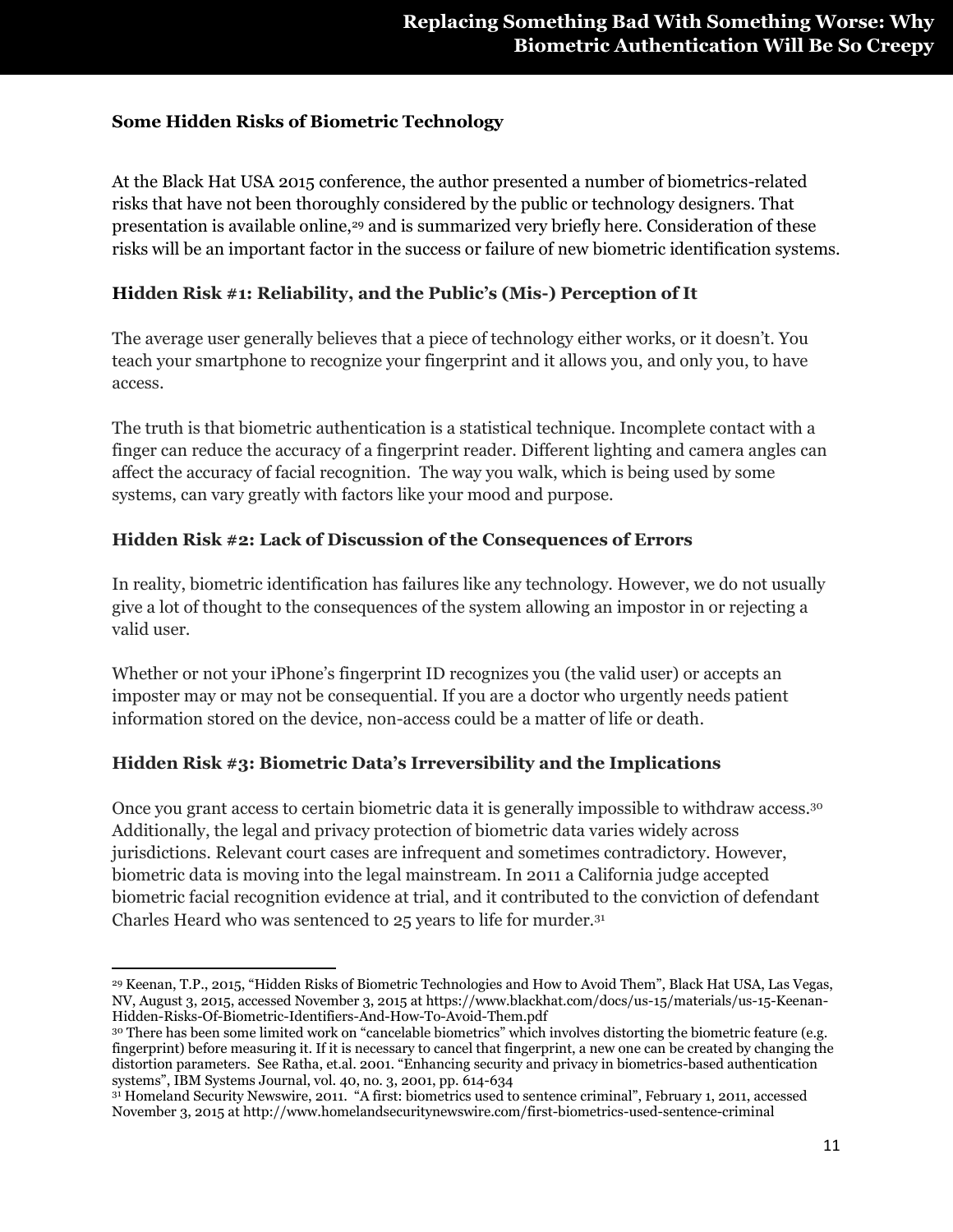#### **Hidden Risk #4: Our Biometrics Can Be Grabbed Without Our Consent**

Simply walking in a public place exposes us to facial recognition technology, which is becoming increasingly widespread and sophisticated, often involving 3D face modelling. Companies such as Photon-X, Inc., of Kissimmee, FL advertise "standoff biometrics", which they define as the ability to collect biometric data, overly or covertly, from a distance."<sup>32</sup> For example, they have a non-contact fingerprint reader that works at a distance of several feet. They also offer biometric analysis of "body posture movement, gait and micro-expressions."

In a similar vein, Carnegie Mellon University engineering professor Marios Savvides has recently demonstrated a long-range iris scanning device which can zoom in on a person's eyes from a distance of six to twelve meters. It can then accurately identify them if they are enrolled in an iris-scan database.<sup>33</sup>

#### **Hidden Risk #5: Our Behavior Can Rat Us Out – Sometimes Incorrectly**

In addition to "things you are" biometrics can be extended to "things you do". Gestures can be used as passwords. Typing rhythm and gait (stride length, swing time) can be used to identify people. I built a prototype typing rhythm identification system in the 1980s. It could usually detect if a different person had sat down at the keyboard.

The Department of Homeland Security's "Future Attribute Screening Technology (FAST) program attempted to combine behavior and physiological factors, and was famously ridiculed at the 2011 DEF CON conference by several teenagers who pointed out why it would give many false positives.<sup>34</sup> The FAST system was never rolled out in U.S. airports.

In *Technocreep* I tell a story, told to me by a policer officer, about a fellow who parked his car in stall #11 of the company parking lot. He frequently said "Good Morning" to the driver who parked in stall #12, who turned out to be a Mafioso. The innocent occupant of stall #11 was put in a police computer database as a "known associate" of the bad guy!

More subtle examples include the case of a Canadian woman who was denied entry into the U.S. because of a suicide attempt. She was horrified to learn that some (but not all) Ontario police agencies were routinely putting information of this nature on CPIC (the Canadian Police Information Centre) which is available to U.S. Customs and Border Protection Agents. This caused a privacy uproar, since medical privacy was apparently being breached in an arbitrary and undocumented fashion.<sup>35</sup>

 $\overline{\phantom{a}}$ <sup>32</sup> Photon-X. "3D Biometric Imaging", accessed November 3, 2015 at http://photon-x.com/3D\_Biometrics.html <sup>33</sup> Meyer, Robinson, 2015. "Long-Range Iris Scanning is Here", The Atlantic, May 13, 2015, accessed December 10, 2015 at http://www.theatlantic.com/technology/archive/2015/05/long-range-iris-scanning-is-here/393065/ <sup>34</sup> Semon Rezchikov, Morgan Wang and Joshua Engelman, 2011. "Why Airport Security Can't Be Done FAST", DEFCON 19 (2011) accessed November 3, 2015 at https://www.youtube.com/watch?v=DwIlqdtr1bI

<sup>35</sup> Teotonio, Isabel, 2011. "Canadian woman denied entry to U.S. because of suicide attempt", Toronto Star, January 29, 2011, accessed November 3, 2015 at

http://www.thestar.com/news/gta/2011/01/29/canadian\_woman\_denied\_entry\_to\_us\_because\_of\_suicide\_attem pt.html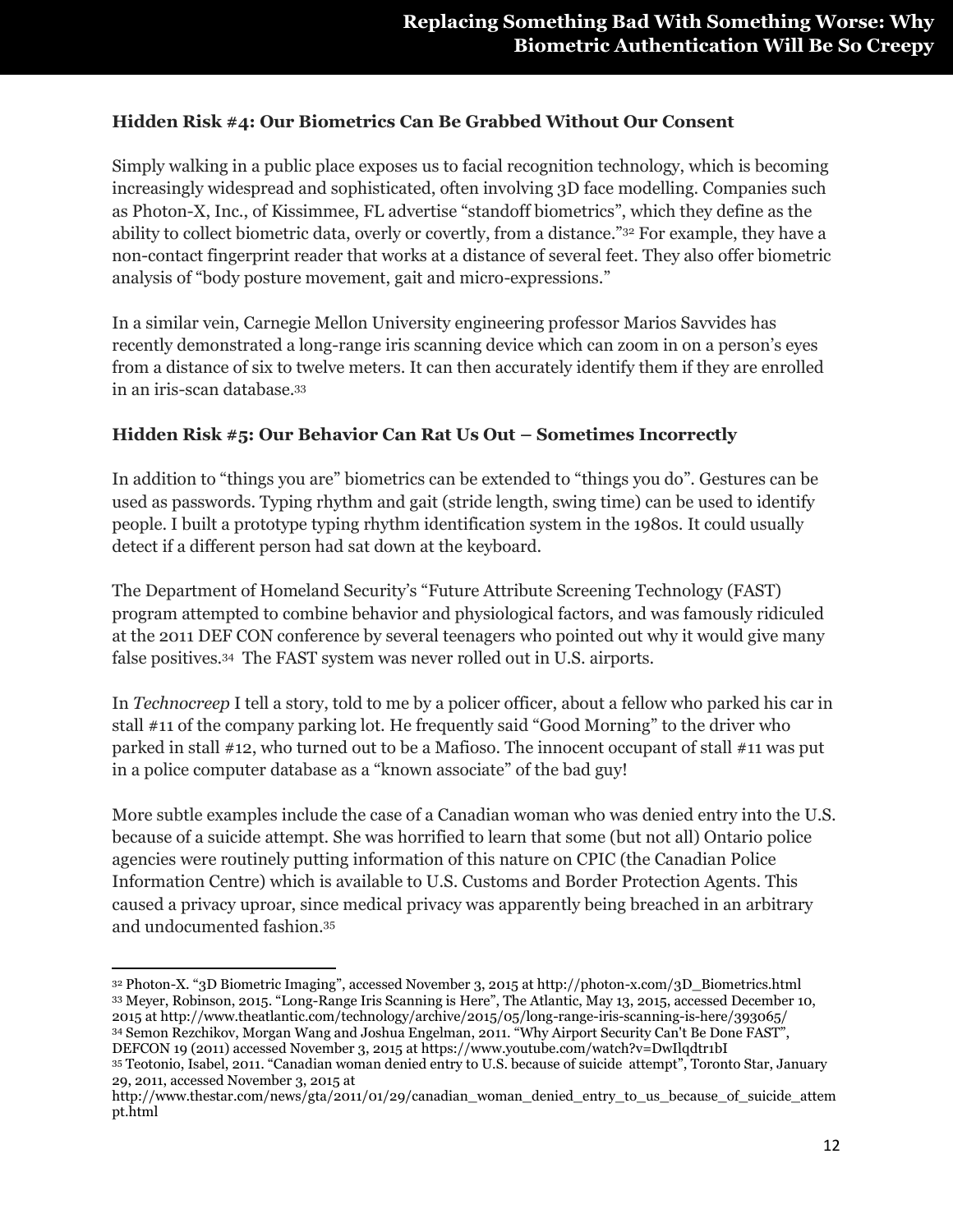#### **Hidden Risk #6: Giving Out Biometric and Behavioral Data May Become (Possibly**  *De Facto)* **Mandatory.**

In India, the government is unapologetic about collecting your biometrics. If you want Government of India services, you must be enrolled in the world's largest biometric database, run by the Unique Identification Authority of India (UIDAI). A recent report shows that 67 percent of the country's population has been enrolled.<sup>36</sup>

North Americans have long resisted systems such as this, but our resolve may weaken as we see the possible benefits. Guests at some Walt Disney Resorts are being offered MyMagic™ wristbands which serve as park admission tickets as well as carrying funds for purchases. They also allow the park operator to track your every move. What rides did you go on? Where did you stop for lunch? How many times did you go to the bathroom? You *can* demand an old fashioned park admission ticket which will get you in, but you lose all the extra privileges conferred by the plastic band.

Other examples of "optional" technologies that may be so attractive they become virtually mandatory include driver tracking apps being introduced by insurance companies (Allstate's Drivesafe, Desjardins' Ajusto). Customers voluntarily give up information about their driving, including compliance with the speed limit, in exchange for a possible car insurance discount. A recent report stated that 30-40 percent of new Desjardins customers opted in for this program. 37

Not content to simply track our driving, some insurance companies want to track our bodies. U.S. insurer John Hancock is offering discounts to some clients who wear fitness monitors.<sup>38</sup> New York-based provider Oscar Health Insurance actually pays its customers, up to \$240 in Amazon gift cards, to reach fitness goals.<sup>39</sup>

#### **Hidden Risk #7: Biometric Data Thieves and Aggregators**

Like any digital data, biometric information can be stolen, tampered with, even held for ransom. It is subject to all the risk of data breaches and other crimes that might befall your banking records, payroll data, or credit card transactions.

A more subtle danger is the emergence of aggregators who cross over biometric information from multiple sources and use it to target us. Already, information that is given to 23andMe, the

releases/2014/SympoMay14ASGM%20copy.pdf

 $\overline{\phantom{a}}$ <sup>36</sup> Times of India, 2015. "Aadhar world's largest biometric ID system", April 27, 2015, accessed November 3, 2015 at http://timesofindia.indiatimes.com/india/Aadhaar-worlds-largest-biometric-ID-system/articleshow/47063516.cms <sup>37</sup> Stelmakowich, Angela, Meekbach, Greg, 2014, "Capitalizing on Change", CIP Symposium Toronto 2014, accessed November 3, 2015 at http://www.insuranceinstitute.ca/-/media/PDFs/media-

<sup>38</sup> CNN, 2015. "Would you wear a tracker to Get an insurance discount?", April 8, 2015, accessed November 3, 2015 at http://money.cnn.com/2015/04/08/technology/security/insurance-data-tracking/

<sup>39</sup> Bertoni, Steven, 2014. "Oscar Health Using Misfit Wearables To Reward Fit Customers", Forbes, accessed November 3, 2015 at http://www.forbes.com/sites/stevenbertoni/2014/12/08/oscar-health-using-misfit-wearablesto-reward-fit-customers/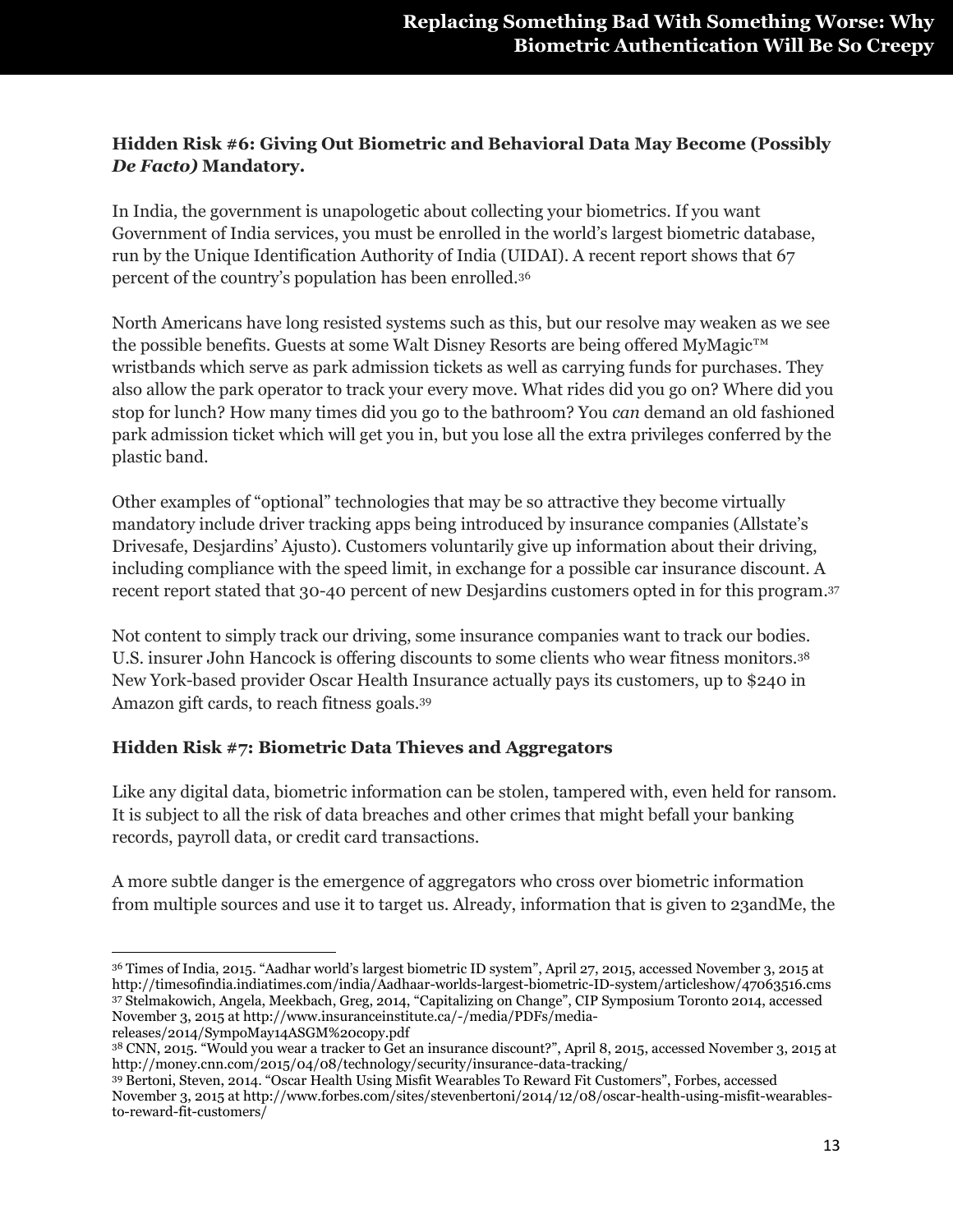direct-to-consumer DNA testing site, is being shared with Big Pharma (Genentech).<sup>40</sup> Although the data is supposedly anonymized and the purpose is laudable (finding Parkinson's disease drugs), the slope here is a slippery one.

#### **A Ray of Hope**

There are some reasons to be cautiously optimistic about the future of bio-privacy, at least in developed countries. Acxiom, one of the world's largest data brokers, convened a session in New York City in September 2014 around the theme of ethics as it applies to marketing data, which will increasingly include biometrics. Afterwards they produced a report that acknowledges the major changes that will be created by biometric data.

Historically, the marketing industry had simple definitions for sensitive data. It was data about children, data about health, and data about finances. Today there are all kinds of new sensitive data, such as location data and biometric data (e.g., facial recognition data), which can be very revealing about our activities and relationships. What's more, through sophisticated analytics, companies can take data that is not sensitive at all and predict, to a high degree of accuracy, very sensitive insights about individuals, such as whether they are pregnant, what kinds of diseases they are likely to have or develop in the future, and what their financial situation is.<sup>41</sup>

This demonstrates a good understanding of the sensitive nature of biometric data. It will be interesting to see if the actions of this company, and others like it, live up to these principles.

#### **Conclusion**

Many of the issues raised in this paper revolve around the public's understanding and perception of biometric technologies. It is so convenient to simply look into a camera and zip through a long customs and immigration line. Yet it is unnerving to know that a theme park operator is tracking your family's every move and able to use, correlate and sell that information. Most importantly, the average citizen has little information about how biometric technologies work, and may lack the technical expertise to fully understand their functions and implications.

The short catalog of impending biometric technologies presented here illustrates the creativity of biometric systems designers, but also raises serious questions about cultural and social acceptability.

Failure to ask users "do you want this?" and "will you see this as cool or creepy?" has been a major shortcoming in technology introduction. In *Technocreep*, I proposed some "Dimensions

 $\overline{\phantom{a}}$ <sup>40</sup> Herper, Matthew, 2015. "Surprise! With \$60 Million Genentech Deal, 23andMe Has A Business Plan", Forbes, January 6, 2015, accessed November 3, 2015 at http://www.forbes.com/sites/matthewherper/2015/01/06/surprisewith-60-million-genentech-deal-23andme-has-a-business-plan/

<sup>41</sup> Acxiom, 2015. "A Time for Action: Establishing Ethical Guidelines for Modern Data-Driven Marketing". Accessed November 3, 2015 at http://d3u9yejw7h244g.cloudfront.net/wp-content/uploads/2015/03/AC-0877-14-WP-Ethicsin-Marketing-2.pdf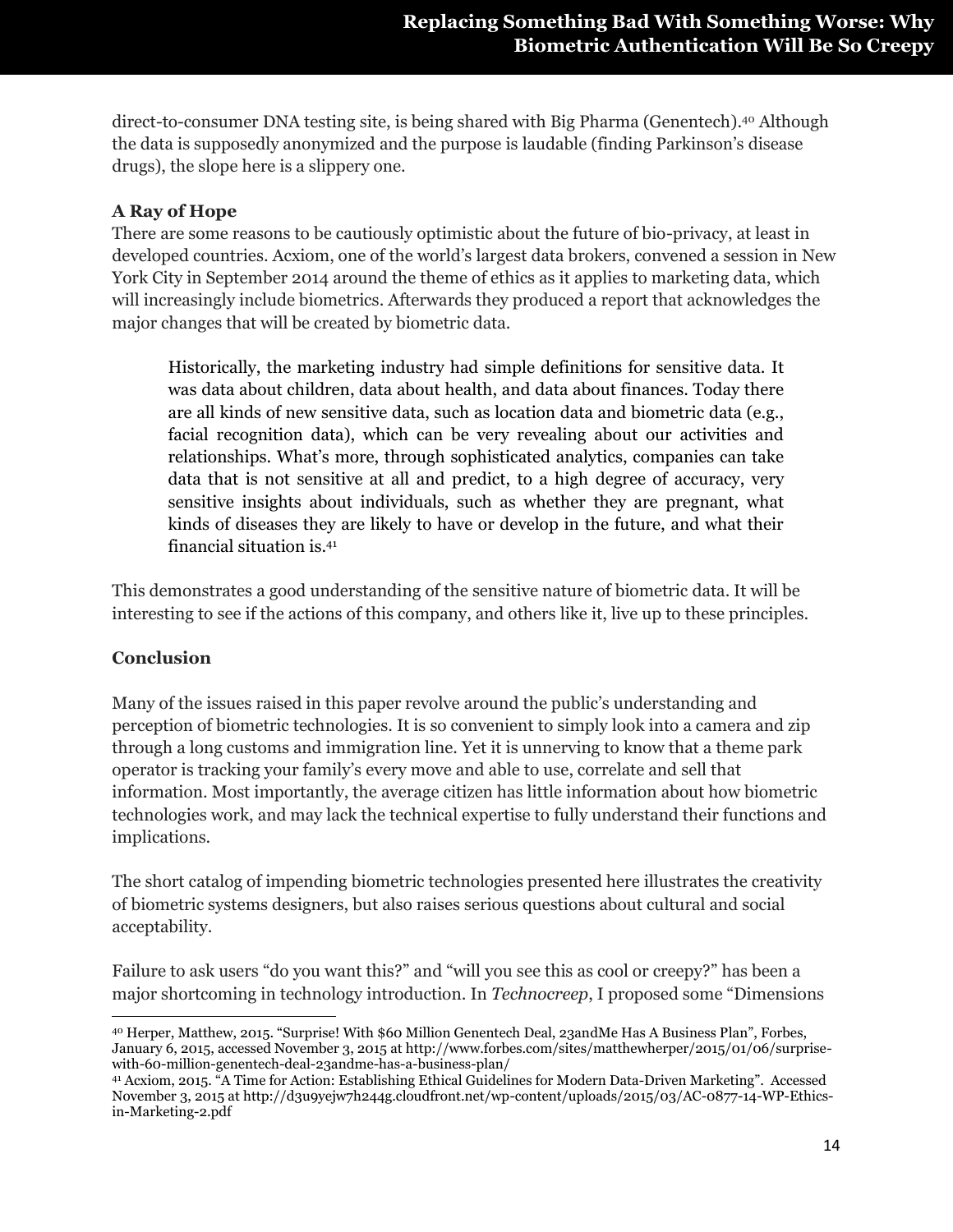of Technological Creepiness" (Appendix A) which can help to explain at least some of the public's pushback on technologies. Those who design and implement biometric technologies should be particularly sensitive to how the public will perceive their innovations, no matter how well intentioned.

Give us technologies that truly make our lives better, without making our neck hairs stand up!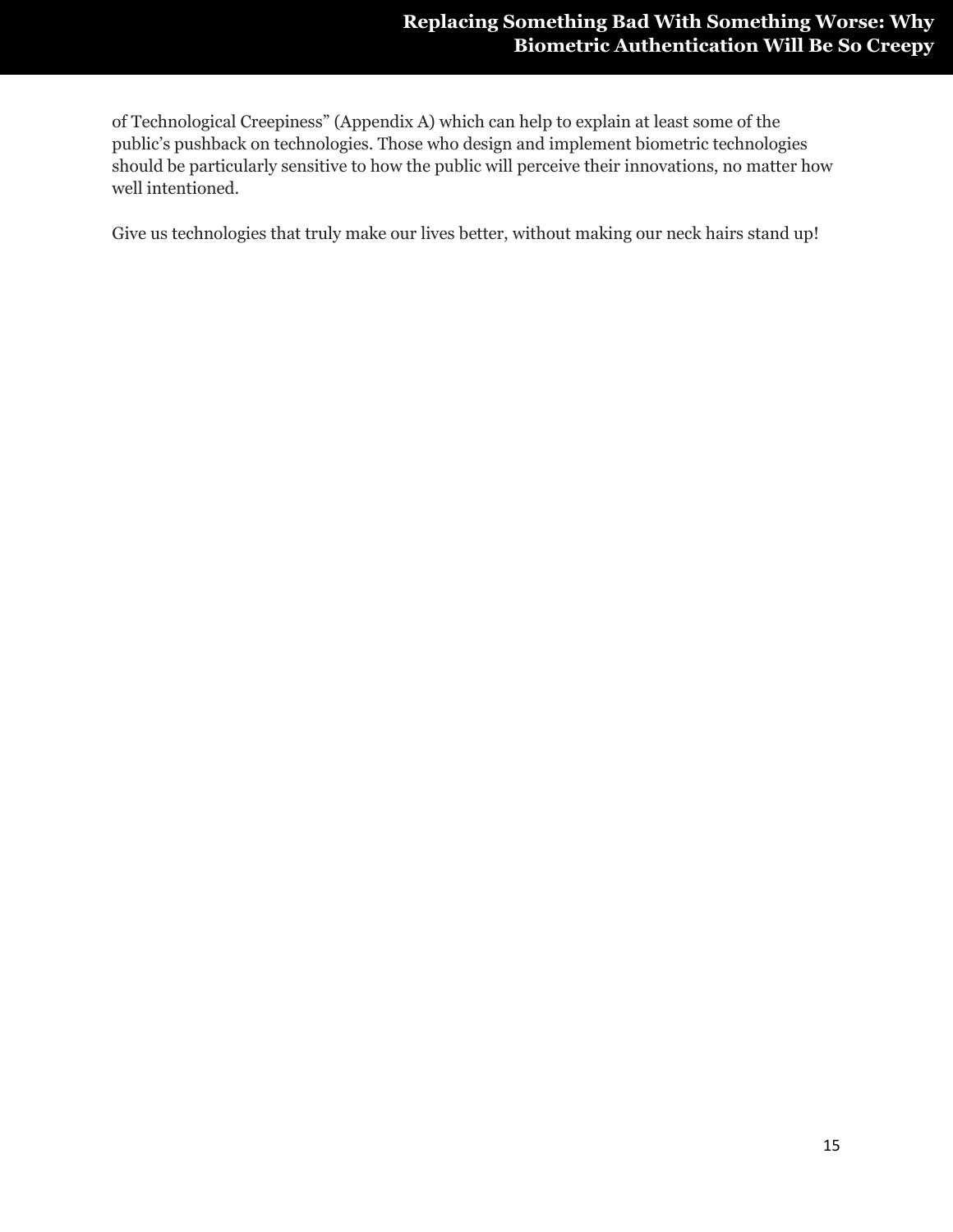

**Appendix A. Dimensions of Technological Creepiness (Keenan, 2014)**